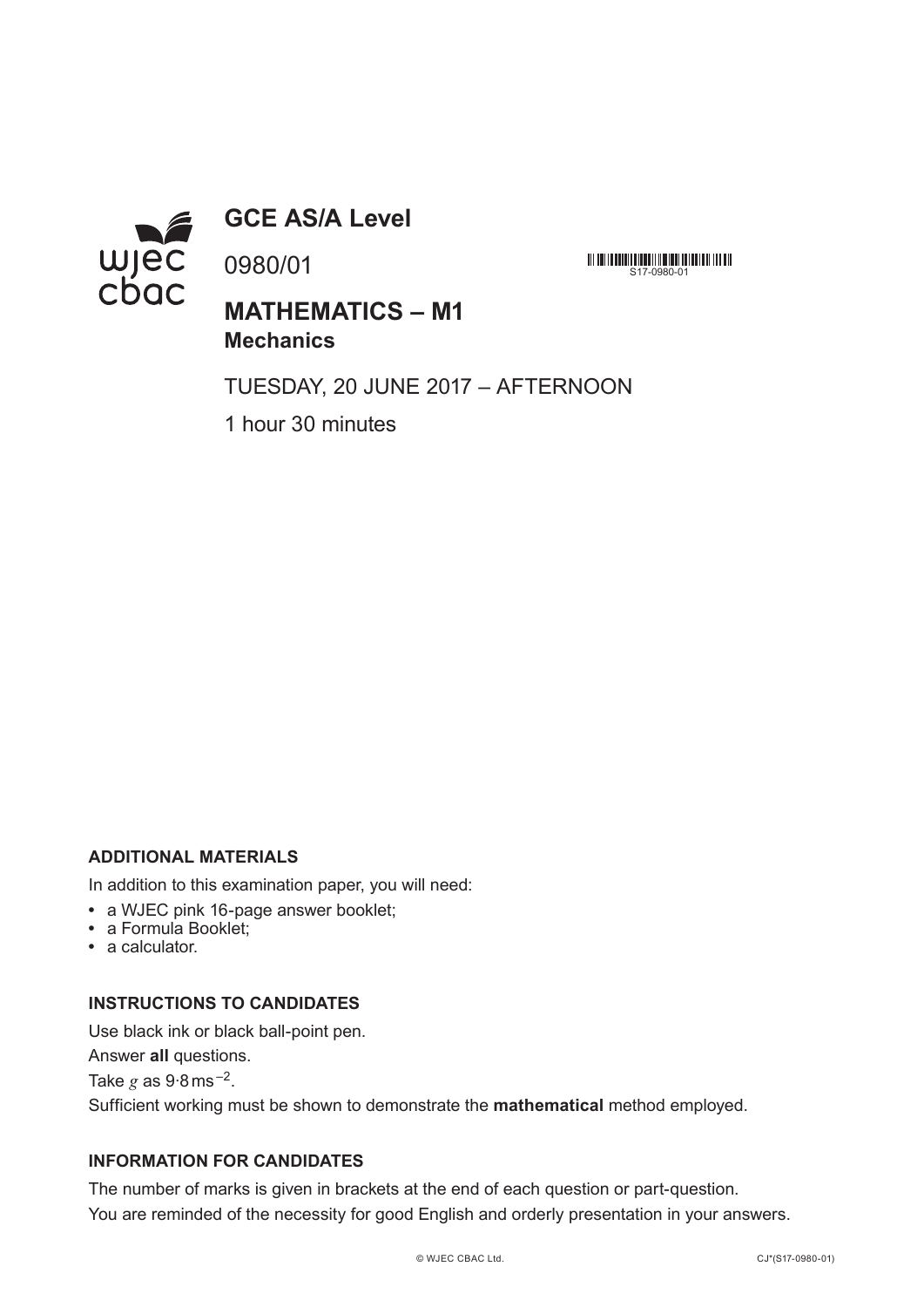**1.** (a) When a lift is ascending with an acceleration of  $a$ ms<sup>-2</sup>, the tension in the lift cable is 15000N. The total mass of the lift and its contents is 1200kg. Determine the value of *a*.

[3]

- *(b)* A crate on the floor of another lift has mass 50kg. The lift is descending with an acceleration of  $0.2 \text{ms}^{-2}$ . Find the magnitude of the reaction of the floor on the crate.  $\qquad \qquad \qquad \text{[3]}$
- **2.** Two smooth spheres *P* and *Q*, of equal radii and of masses 6kg and 2kg respectively, are moving towards each other on a smooth horizontal table. Before collision, the speed of *P* is 5ms–1 and the speed of *Q* is 3ms–1. After collision, the direction of motion of *Q* is reversed and it moves with speed 7. 5ms–1.

| (a) Find the magnitude of the impulse exerted by $P$ on $Q$ . |  |
|---------------------------------------------------------------|--|
|                                                               |  |

- *(b)* Determine the speed of *P* after the collision. [3]
- *(c)* Calculate the coefficient of restitution between *P* and *Q*. [3]
- *(d)* After the first collision, sphere *Q* collides with a wall which is perpendicular to its direction of motion. The coefficient of restitution between sphere *Q* and the wall is 0. 6. Determine the speed of *Q* after it has rebounded from the wall. [2]

**3.**



The diagram shows a uniform plank *AB*, of mass 20kg and length 2. 4m, supported in horizontal equilibrium by two pivots, one at *C* and one at *D*. The distance *AC* and the distance *DB* are both 0. 5m. A person of mass 40kg stands at a point which is 0. 6m from *B*.

- *(a)* Calculate the magnitudes of the reaction at *C* and the reaction at *D*. [7]
- *(b)* The person starts to walk towards *A*. Determine the greatest distance of the person from *B* if equilibrium is to be maintained. [3]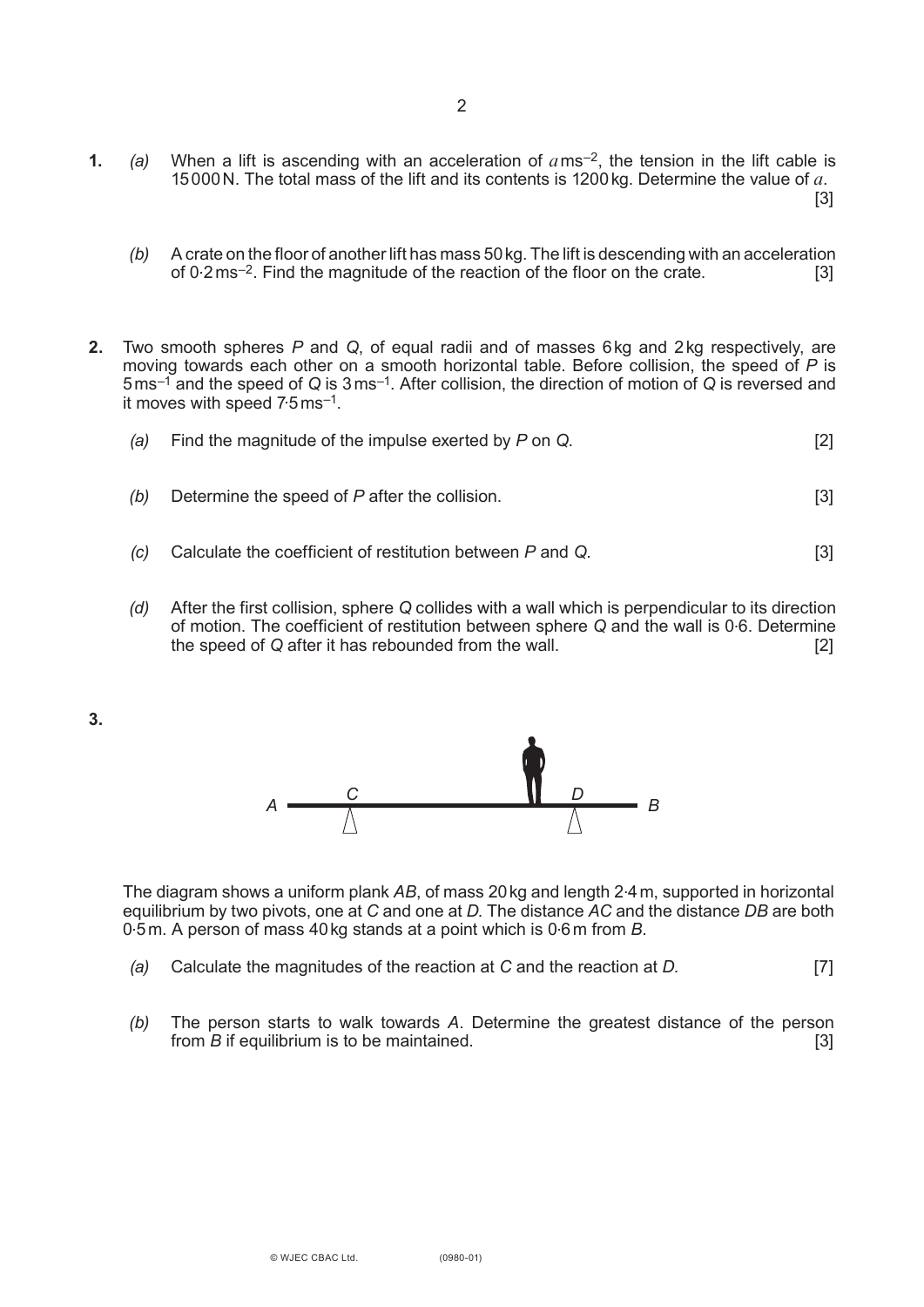- **4.** A car of mass 800kg is travelling on a horizontal road. It experiences a resistance to motion which is constant throughout the journey. The car accelerates from rest under a constant tractive force of 300 N exerted by its engine. After 50 seconds, the car reaches a speed of  $15 \text{ ms}^{-1}$ .
	- *(a)* Determine the magnitude of the acceleration of the car. [3]
	- *(b)* Calculate the magnitude of the constant resistance to motion. [3]
	- *(c)* When the car reaches the speed of 15ms–1, the engine is switched off and the car is brought to rest by a constant braking force. The total distance covered by the car for the **whole** journey is 500 m. Find the constant force exerted by the brakes. [7] whole journey is 500 m. Find the constant force exerted by the brakes.
- **5.** Two particles *P* and *Q*, of masses 6kg and 4kg respectively, are connected by a light inextensible string of length 2m. The string passes over a light smooth pulley fixed at the top of a smooth plane which is inclined at an angle  $\alpha$  to the horizontal where sin $\alpha$  =  $\frac{3}{5}$ . 5



Initially, the particles are held at rest with the string just taut, with particle *P* lying on the plane and particle *Q* hanging just over the pulley. The particles are then released.

- *(a)* Find the magnitude of the acceleration of the particles and the tension in the string. [6]
- *(b)* Given that particle *Q* is initially 1. 5m above the ground, determine the speed with which particle *Q* hits the ground. [3]
- *(c)* Given that particle *P* does not reach the top of the plane, calculate the time that elapses between *Q* reaching the ground and the string becoming taut again. Give your answer correct to 2 decimal places. [4]
- **6.** A light uniform rod *AB*, of length 3m, has a particle of mass 2kg attached to its midpoint and a particle of mass 0.8kg attached to it at a distance 0.6m from *B*. Another particle of mass 1.2kg is attached to the rod at a distance of 0.5 m from A. Determine the distance of the centre of mass of the particles from *B*. [4]

# **TURN OVER**